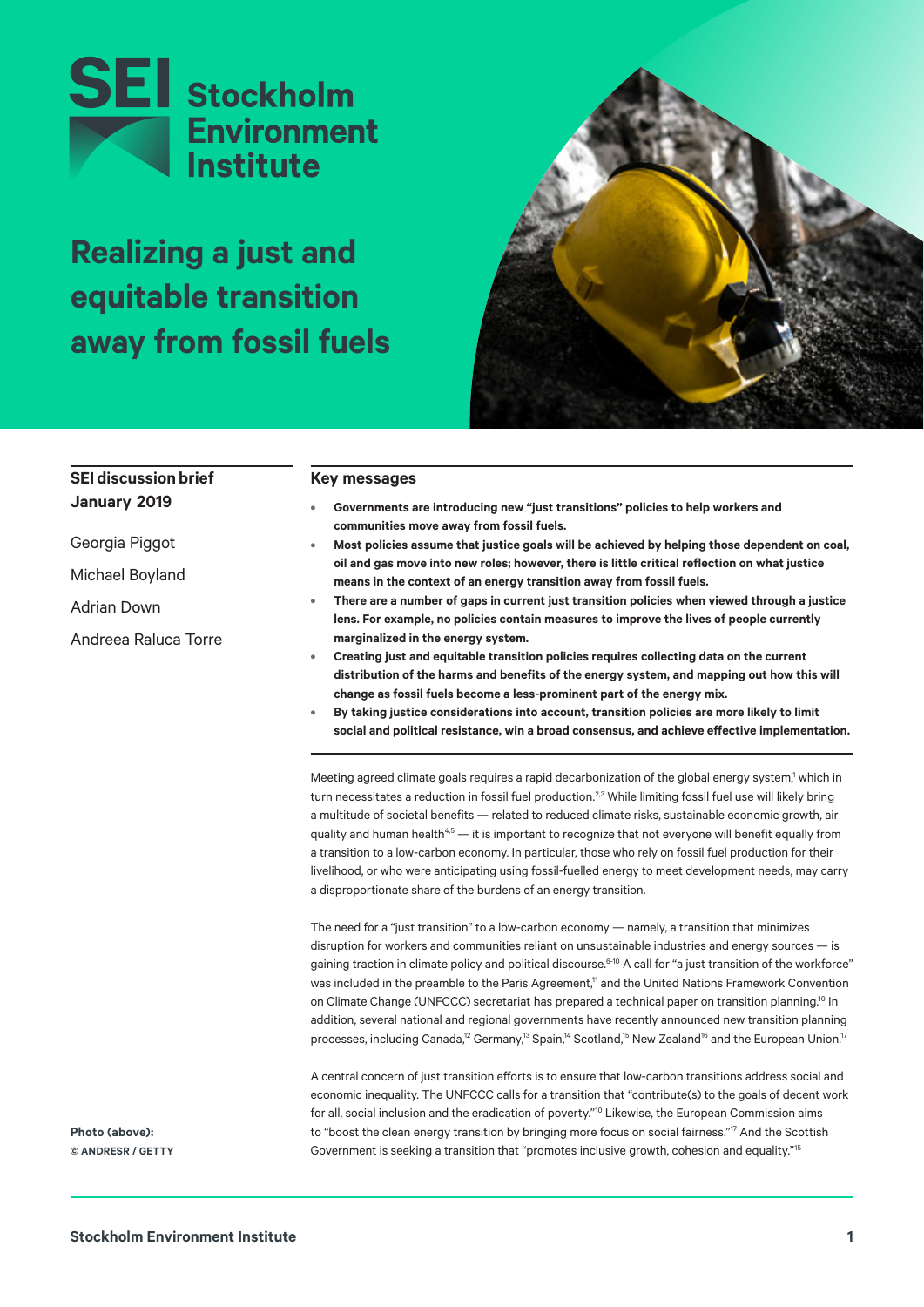There has been little analysis, however, of whether current transition policies meet equity goals embedded in the concept of a just transition. Will they reinforce existing inequalities, such as the under-representation of women and other marginalized groups in fossil fuel governance and employment?<sup>18,19</sup> Will transition programmes simply transfer biases from one industry to another, without addressing the underlying norms and practices that drive inequality?<sup>20-22</sup> More broadly, are existing policies attending to the needs of those who are most disadvantaged by the energy transition?

In this brief, we consider these questions as we examine the equity dimensions of just transition policies at the national and regional level. We focus specifically on two countries — the US and Thailand — to highlight key considerations and opportunities for improving justice and equity outcomes in transition policy and planning.

### **Just transition policies in practice**

In the context of fossil fuels, the just transitions concept manifests itself in the form of policies and initiatives to aid transitions away from coal, and to a lesser extent, oil and gas. [Table 1](#page-1-0) provides some illustrative examples of the types of support offered to workers and communities in fossil fuel transition policies.

The components of the policies in [Table 1](#page-1-0) fall into three broad categories: compensatory policies, adjustment assistance, and holistic adaptive support (following the approach of Green, 2018).35,36 Compensatory policies are those that simply fulfil existing obligations; examples include compensating workers for lost wages and pensions, communities for lost tax revenue, and companies for lost asset value. Adjustment assistance helps workers and communities transition to new roles, such as through re-training or economic diversification programs. Holistic support typically includes both of the other categories of support, as well as broader social assistance. This could include keeping new industries local so workers can retain existing social ties, or providing local governments and communities support for social services,

<span id="page-1-0"></span>

| Table 1. Illustrative examples of fossil fuel transition policies |  |  |
|-------------------------------------------------------------------|--|--|
|-------------------------------------------------------------------|--|--|

| <b>Policy and jurisdiction</b>                                                                                                                                                        | <b>Description</b>                                                                                                                                                                                                                                                                                                                  | <b>Transition support provided</b>                                                                                                                                                                                                                                                                   |
|---------------------------------------------------------------------------------------------------------------------------------------------------------------------------------------|-------------------------------------------------------------------------------------------------------------------------------------------------------------------------------------------------------------------------------------------------------------------------------------------------------------------------------------|------------------------------------------------------------------------------------------------------------------------------------------------------------------------------------------------------------------------------------------------------------------------------------------------------|
| Coal Workforce Transition Fund and<br>Coal Community Transition Fund <sup>31,32</sup><br>Province of Alberta, Canada                                                                  | Provides assistance to coal workers and municipal<br>governments in regions affected by provincial and federal<br>government plans to phase out coal-fired electricity.                                                                                                                                                             | Support for workers: unemployment and retirement<br>bridging grants, relocation assistance, career<br>counselling, and tuition vouchers.<br>Grants for local governments to conduct social and<br>economic impact studies, long-range economic planning,<br>and local business development programs. |
| Framework Agreement for a Just<br>Transition of Coal Mining and<br>Sustainable Development of the<br>Mining Regions for the Period 2019-<br>2027 <sup>14</sup><br>Government of Spain | Action plan, signed by government representatives and<br>unions, to aid workers and regions affected by planned<br>closure of coal mines in Spain.                                                                                                                                                                                  | Support for workers: early retirement provisions, social<br>assistance, and re-training programs for workers to<br>move to green jobs.<br>Funding for business initiatives and development of<br>mined regions.<br>Plans for environmental restoration of mined areas.                               |
| Mine closure provisions in the 13th<br>Five Year Plan for Coal Industry<br>Development, 2016-202033<br>People's Republic of China                                                     | Full five-year plan outlines strategy to cap coal output and<br>improve mining efficiency. Mine closure provisions outline<br>steps to ensure an orderly withdrawal of mines.                                                                                                                                                       | Support for workers: unemployment relief, training and<br>job placement services.<br>Assistance with abandoned mine reclamation and<br>redevelopment.                                                                                                                                                |
| Oil Worker Transition Fund <sup>34</sup><br><b>Scottish Government</b>                                                                                                                | Provides funding for oil and gas workers affected by a<br>downturn in North Sea oil production to access training<br>needed to transition to new roles.<br>(Note: this is not specifically focused on transitioning away<br>from fossil fuels; 44% of re-employed participants remained<br>in the oil and gas sector) <sup>34</sup> | Grants to help recently redundant oil and gas workers<br>(or those at risk for redundancy) re-train or gain new<br>accreditations.                                                                                                                                                                   |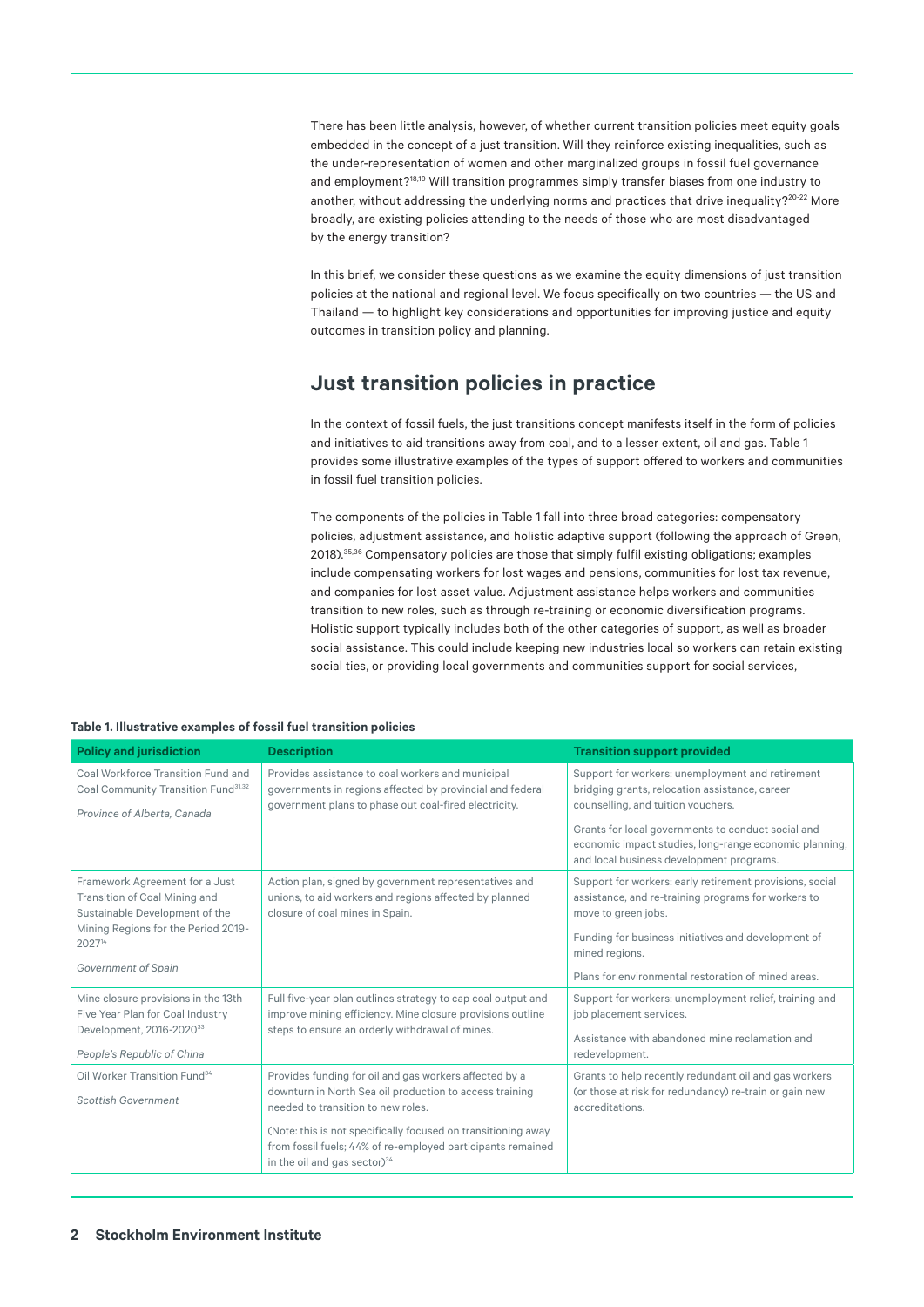environmental reclamation and cultural facilities to maintain civic vitality. Ideally, governments would emphasize this third category in their policies. However, research on historical fossil fuel transitions shows that proactive, holistic policies are rare; most policy-making tends to react to a transition that is already underway, leading to a tendency for compensatory measures to cover losses, rather than forward-looking adjustment assistance or holistic adaptive support for a post-fossil-fuel economy.35,37

## **Equity considerations for just transition policies**

It is unclear the extent to which enacted just transition policies will ensure an *equitable* transition away from fossil fuels — that is, a transition that doesn't leave certain groups in society worse off, and ideally helps address existing inequalities.

Key proponents calling for the inclusion of a just transition in climate policy — such as trade unions and the International Labour Organization (ILO) — view the necessary energy transition as a window of opportunity to improve social, environmental and economic outcomes for all members of society. They argue that "managed well, transitions to environmentally and socially sustainable economies can become a strong driver of job creation, job upgrading, social justice and poverty eradication."<sup>23</sup> This goal is echoed in the UNFCCC's guidelines for a just transition, which call for an inclusive transition that reduces inequality, and pays particular attention to historically disadvantaged groups such as women, youth, indigenous and tribal populations.<sup>10</sup>

However, for the most part, existing policies (such as those in Table 1) focus on compensating workers and communities directly affected by fossil fuel transitions, rather than on the broader gender and social equality concerns. For example, in Canada, researchers have highlighted that policies focused on fossil fuel workers are likely to reinforce inequality. Women and migrants are over-represented in indirect, supportive roles to the sector — such as lower-paid service work and unpaid care work — but since they tend to be under-represented in the sector itself, they would not be covered by proposed worker compensation and re-training policies. 38-40

Transition planning also rarely acknowledges the human rights and other social concerns that may result from a rapid shift in energy sources. If not managed carefully, a transition to alternative energy sources can bring its own suite of social ills. For example, the rush to build new hydropower energy sources has raised a number of human rights issues, such as the forced resettlement of communities.<sup>41</sup>

Moreover, transition policies tend to ignore the potential cascading impacts of industry closure, such as how the loss of jobs in one industry might flow on to affect others. One example is given by gendered effects of men's unemployment in former coalfields of the UK in the 1980s and 1990s. When coal jobs dried up, there were significant flow-on effects for women in mining regions, such as displacement from manufacturing jobs as unemployed male workers sought out new professions, the need to take on the "double-duty" of paid employment and domestic care to fill holes in household budgets, and psychological impacts resulting from a disruption to home life.<sup>42-44</sup>

These examples serve to remind us that the impacts of energy transitions extend far beyond just those felt by workers directly employed in the coal, oil and gas industry. Transition planning must include a broader set of actors and issues. There is unlikely to be a universal policy approach that ensures an equitable transition in all contexts, given that transitions will look different based on the structure of the industry, workforce and community in each fossil-fuel-dependent region. However, principles of energy justice can help illuminate factors that are important to consider in all contexts when developing and implementing policies.<sup>45</sup>

One of these principles is *distributive justice,* or the fair allocation of the costs and benefits of a transition. There are a number of important distributive justice questions raised by a fossil fuel phase-down, such as: Which coal mines, oil fields and gas reserves should close first? 46 Who

#### **THE CONCEPT OF A "JUST TRANSITION"**

The idea of a just transition was born in the labour movement, as trade unions attempted to reconcile the need for good work with the need to increase environmental protections.<sup>6-9</sup> The concept provides a shorthand for talking about protecting workers and communities affected by transitions away from damaging industries, and ensuring that a new "green economy" brings decent work, improves human well-being, and addresses widening social and economic inequalities.<sup>23</sup>

Since the combustion of fossil fuels is the largest contributor to global emissions,<sup>1</sup> much of the focus of a "just transition" in the context of climate change has been on supporting a transition away from oil, gas and coal production and use.<sup>24</sup> However, it is worth noting that the concept of a just transition has been applied far more widely.

The idea was originally conceived as a means to help atomic and chemical workers transition to safer and cleaner jobs, and was modelled on policies designed to support soldiers returning from war.<sup>9,25</sup> It has also been applied to other major societal shifts, such as adaptation to climate change impacts (e.g. drought in the agricultural industry).<sup>26</sup> and transitions associated with the automation of the workforce.<sup>27,28</sup> Further expanding the concept, women's rights advocates have suggested that the idea of a just transition could be applied more broadly to address the gender division of labour and, in particular, transform unequal responsibilities of reproductive work.21,29,30 We limit our discussion in this brief to policies focused specifically on the transition away from fossil fuels, but the principles discussed may have relevance for these related forms of transition.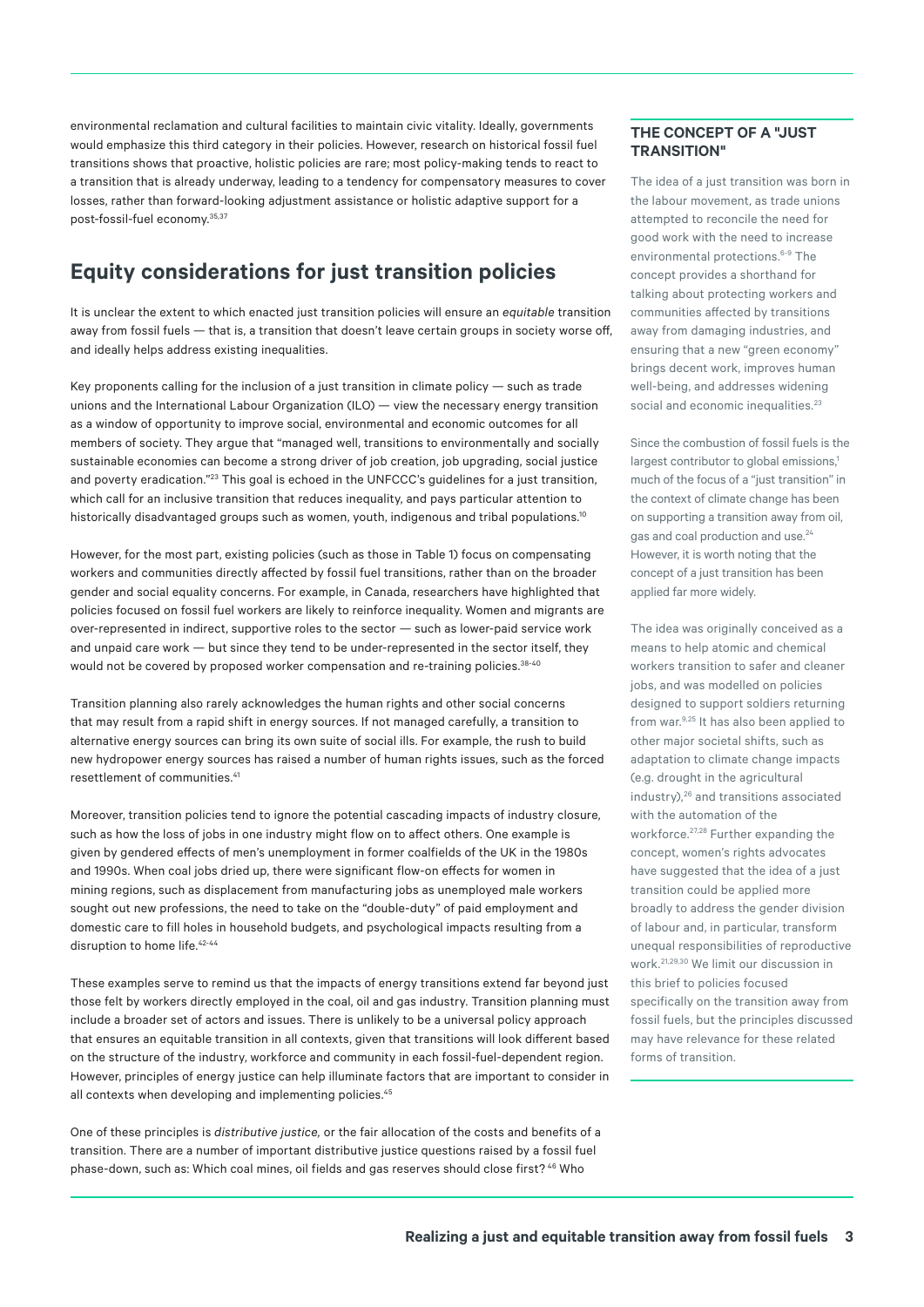should be compensated for losses? How can transition planning account for non-financial losses, such as loss of culture or identity associated with industry closure?  $47,48$  What types of assistance is needed? And how should support across companies, workers, households and communities be distributed to ensure that the existing unequal relations of gender, race, class, age and ability are not exacerbated?<sup>36</sup> There are no simple answers to these questions — it depends in large part on the way fairness is defined, and the criteria used to determine distribution. For this reason, justice scholars argue that an important component of justice is the process through which decisions are made about how costs and benefits are distributed.<sup>45,49</sup>

The *procedural justice* dimension of a fossil fuel transition involves consideration of whose interests and what issues are taken into account in transition planning, and who gets to participate and hold power in decision-making forums. The broad spectrum of interests with a stake in transition planning includes people working in related industries, as well as households and communities that are dependent on fossil fuel revenues. It also includes those who will be adversely impacted by fluctuations in fossil fuel prices as a result of transition reforms, such as low-income households or those struggling to gain energy access. Moreover, an equitable transition planning process should also take into account inter-generational justice concerns, such as the impacts of decisions made today on future generations, or the need to support those historically harmed or marginalized in fossil fuel development. 39,50,51

An equitable transition policy should attend to both the distributive and procedural justice dimensions of transition planning. The policy development process should be participatory and designed to ensure the representation of historically marginalized voices, interests and issues in transition plans. What this looks like in practice, however, depends on a number of context-specific factors, including the history of fossil fuel development, the current structure of the industry, the energy mix and availability of alternatives, and existing gender and social inequality norms. To illustrate some of these issues and considerations in transition policy development, we now discuss equity and just transitions in the US and Thailand — two countries with very different fossil fuel development trajectories but equally pressing needs to consider equity and justice in current transition pathways.

### **Equity and just transitions in context**

#### **United States**

The US is the global leader in fossil fuel extraction and use. It is currently the world's largest oil and gas producer and consumer, and is the third largest coal producer behind India and China.<sup>52</sup> Mining and extracting fossil fuels employs around 900,000 workers; the majority of this workforce is in oil and gas production, which employ 510,000 and 312,000 workers respectively, while coal mining employs 74,000 workers.<sup>53</sup> While renewable energy use is growing, fossil fuels still make up around three-quarters of the total US energy mix.<sup>54</sup> Transitioning away from these fuels will therefore entail a major shift in US energy planning and investment.

The US government previously recognized that fossil fuel extraction and consumption would need to be phased down to meet climate goals. Under the previous US administration, the government introduced the 2015 *Clean Power Plan* (CPP) to limit emissions from power plants, and mapped out a longer term *Mid-Century Strategy* (MCS) for decarbonizing the US economy.55,56 Embedded in both of these policies was an acknowledgement of the need to provide transition support to certain segments of the population: the CPP "recognize[d] the fact that, in many cases, employment gains and losses … would be expected to affect different sets of people,"55 while the MCS acknowledged that "additional support may be needed for low-income households and Americans who are particularly reliant on a high carbon economy."56 The MCS pointed to the *Partnerships for Opportunity and Workforce and Economic Revitalization Plan* (POWER+) as a model for what this transition assistance should include. As proposed, POWER+ included programs to promote development in communities reliant on coal extraction, as well as support for health and retirement benefits for coal miners and their families.<sup>57</sup>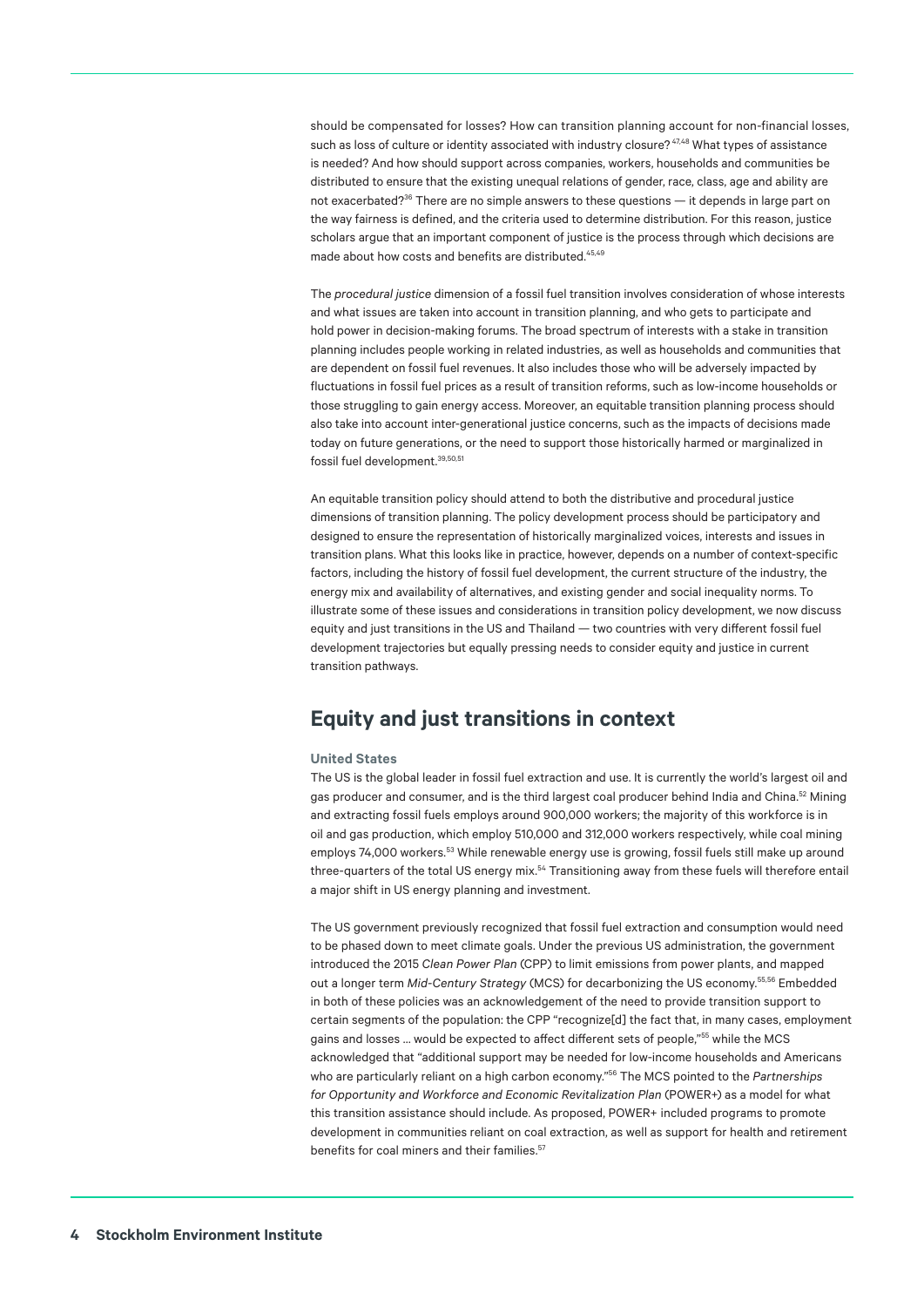The POWER+ Plan included a number of elements that could be viewed as contributing to both distributive and procedural justice. Substantively, support focused holistically on the whole community — not just the workers — and it included environmental remediation in addition to social and economic assistance. Procedurally, the federal government explicitly chose to "abandon an outdated, top-down approach to investing in communities" in favour of partnering with communities to identify development priorities.<sup>58</sup> This resulted in a diverse set of transitional programs including creating food, tourism and forestry enterprises, expanding broadband internet access, and providing support for substance abuse — that met locally appropriate development needs.

The transition planning approach pursued under the last US administration did, however, contain some significant gaps from an equity perspective. Just transition programs were largely reactive — responding to an existing decline in the underground coal industry — rather than creating a comprehensive vision for transitioning away from all types of fossil fuels. This meant that transition planning for oil, gas, surface coal mining, and other related industries was largely ignored. This is unfortunate, because earlier transition planning in these sectors would both help ensure younger workers have ample time to build skills needed to transfer to other industries, and help avoid training new workers for disappearing roles. It would also allow time for companies to shore up pensions and remediation funds, and experiment with alternative business models while they remain profitable.59

Another limitation of the government's transition approach was that the administration based plans on an assumption that growth in the clean energy sector would offset any future job losses. The Clean Power Plan emphasized the provision of energy efficiency and renewable energy opportunities as the key response to the economic impacts of a coal transition.55 While it is true that renewable energy and energy efficiency jobs have been steadily growing in the US,<sup>53</sup> these jobs are not necessarily located in the same place as disappearing fossil fuel jobs.<sup>60,61</sup> The energy transition would therefore contribute to a broader trend of geographic disparities in economic opportunity in the US.<sup>62</sup>

Moreover, a failure to proactively plan the transition means there is a missed opportunity to address existing gender and racial inequalities in the energy sector. Clean energy jobs in the US appear to follow similar patterns of exclusion as those identified in the fossil fuel industry, whereby women and black or African American workers are under-represented in the workforce ([Figure 1\)](#page-4-0), and in positions with decision-making power.<sup>22,63</sup> While the government has enacted green jobs programs that aim to support disadvantaged workers — for example, the Minority Worker Training Program<sup>64</sup>



#### <span id="page-4-0"></span>**Figure 1. Proportion of women and Black or African American workers employed in fossil fuel extraction compared with solar and energy efficiency jobs in the US**

*Source: 2018 US Energy and Employment Report53*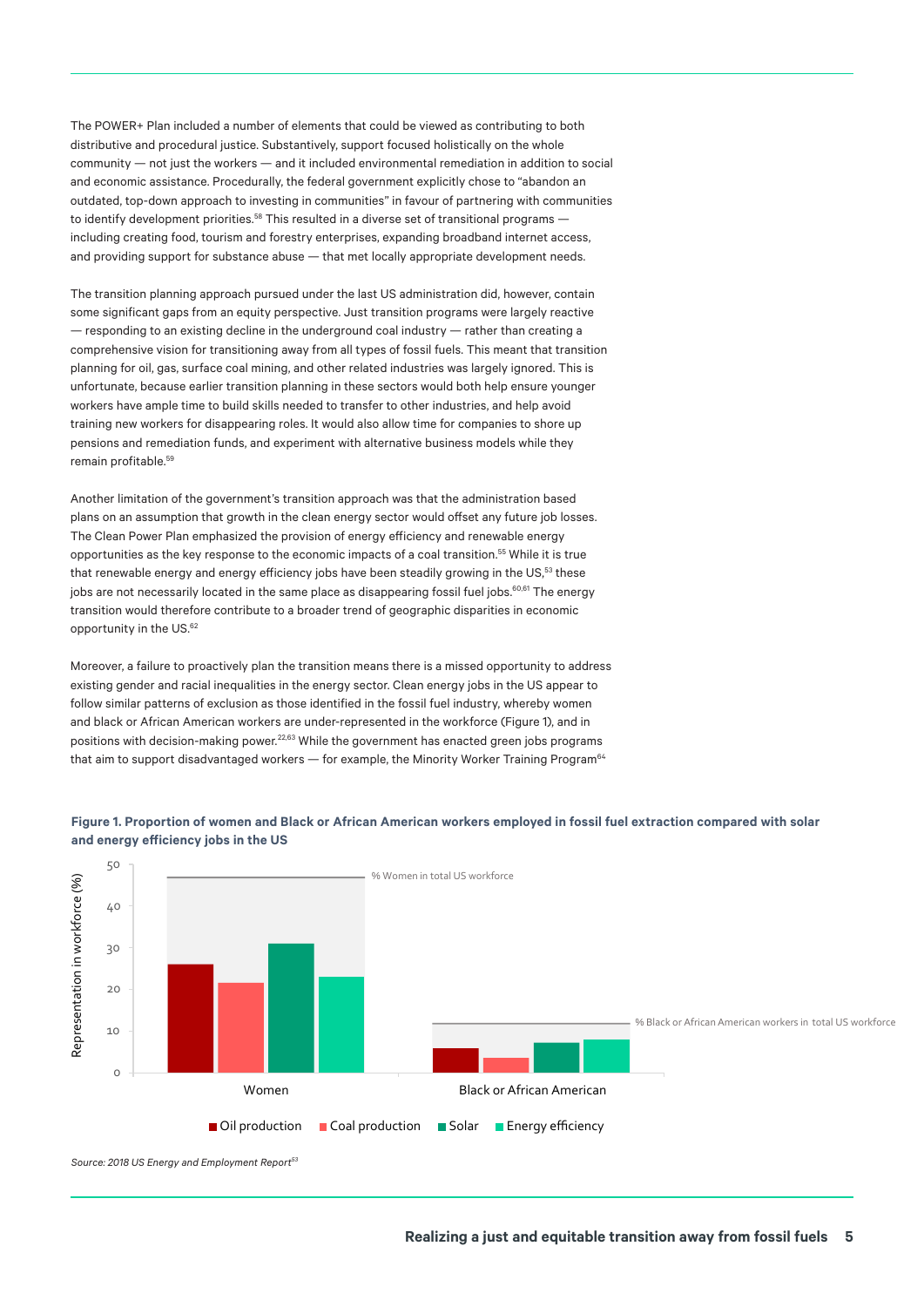— these programs mostly focus on training for entry-level jobs, rather than addressing structural barriers to participation in the energy workforce, and equitable access to decision-making forums. The lack of a comprehensive transition planning process means that there has been no clear opportunity to think holistically about how the fossil fuel transition could be planned in a responsive way to remediate historic inequality in the energy sector.

"Societies must be inclusive, providing opportunities for decent work for all, reducing inequalities and effectively eliminating poverty. This entails that no one is left behind, as articulated in the 2030 Agenda for Sustainable Development, including indigenous and tribal peoples, people with disabilities, women, youth and other persons, peoples, groups and communities in vulnerable situations."

UNFCCC Technical Paper on Just Transitions<sup>10</sup>

It seems unlikely that a more comprehensive transition planning process will happen in the US under the current administration, which is pushing for increased fossil fuel development, and is stepping away from climate commitments.<sup>65,66</sup> (It is notable, however, that despite commitments to expand coal production, the government continues to support economic diversification programs in coal-dependent regions.)<sup>67</sup> This nearly unwavering support for fossil fuel development risks leaving workers, communities and assets stranded if and as the world moves away from fossilfuelled energy.68 It also highlights the significant political barriers that can prevent just transition planning. In the absence of federal leadership, it has largely fallen to sub-national governments and civil society to plan for energy transitions. While an array of programs have begun to develop at the community level,<sup>69</sup> the risk is that transition planning will become a patchwork regime that leaves some regions, sectors or social groups behind.

#### **Thailand**

On the global stage, Thailand is a relatively small player in terms of fossil fuel production: it currently extracts around 1% of the world's natural gas, and less than 0.5% of the world's oil and coal reserves.<sup>52</sup> In Southeast Asia, however, Thailand is an important energy player, accounting for 15% of the region's natural gas production,<sup>70</sup> and Thai energy companies are investing in new fossil fuel development projects across the region.71,72 Fossil fuels — particularly natural gas — dominate Thailand's power supply, constituting almost 90% of electricity generation.<sup>52</sup> However, domestic fossil fuel reserves are no longer adequate to meet growing consumption demand: the latest predictions (as of 2017) are that proven oil reserves will be depleted within two years and natural gas within five years, at current production rates.<sup>52</sup> Domestic coal reserves are greater but plans to expand and build new power plants have met resistance that has halted their development in recent decades.

In contrast to the US case presented above, Thailand lacks any formal just transition policies and programmes. However, Thailand is planning for a reform of its energy system, which may have transition impacts. The *Thailand Integrated Energy Blueprint 2015-2036 (TIEB)* lays out pathways for re-shaping the country's energy mix to ensure long-term security.<sup>73</sup> While the TIEB includes a commitment to more ecological energy sources, and seeks to increase renewable energy production, it nonetheless also targets an increase in either natural gas or coal power generation. The 2015 *Power Development Plan* (PDP) — one of five individual plans that make up the TIEB targets an increase in the share of coal in the energy mix, from 20% in 2014 to 20-25% by 2036. Various groups have pushed back on the planned expansion of fossil fuel generation, and policymakers are currently in the process of updating the PDP.<sup>74</sup> In a 2018 draft PDP (awaiting finalization and Cabinet approval at the time of writing), the government had scaled down its domestic coal development plans, but had substituted it with an increase in natural gas power generation.<sup>75,76</sup>

The TIEB and PDP articulate Thailand's plans for shifts in the energy system but do not explicitly consider any resulting justice or equity implications, such as the impacts on workers in disappearing oil and gas extraction roles, or on households who may have difficulty adapting to changes in energy sources or prices. To support affected groups, the next iteration of the TIEB and PDP could include workforce transition measures,<sup>23</sup> and strategies to re-deploy fossil fuel subsidies to aid lowincome households through the energy transition.<sup>77</sup>

While there is no integrated planning on this issue at the national level, several international, civil society and private sector entities are undertaking initiatives at the local level to create green jobs and develop green skills. One non-governmental organization, the Border Green Energy Team, provided technology training and financial support for renewable energy innovations within ethnic minority communities along the Thailand-Myanmar border; these social groups have been largely marginalized in terms of access to government support and basic services.<sup>78,79</sup>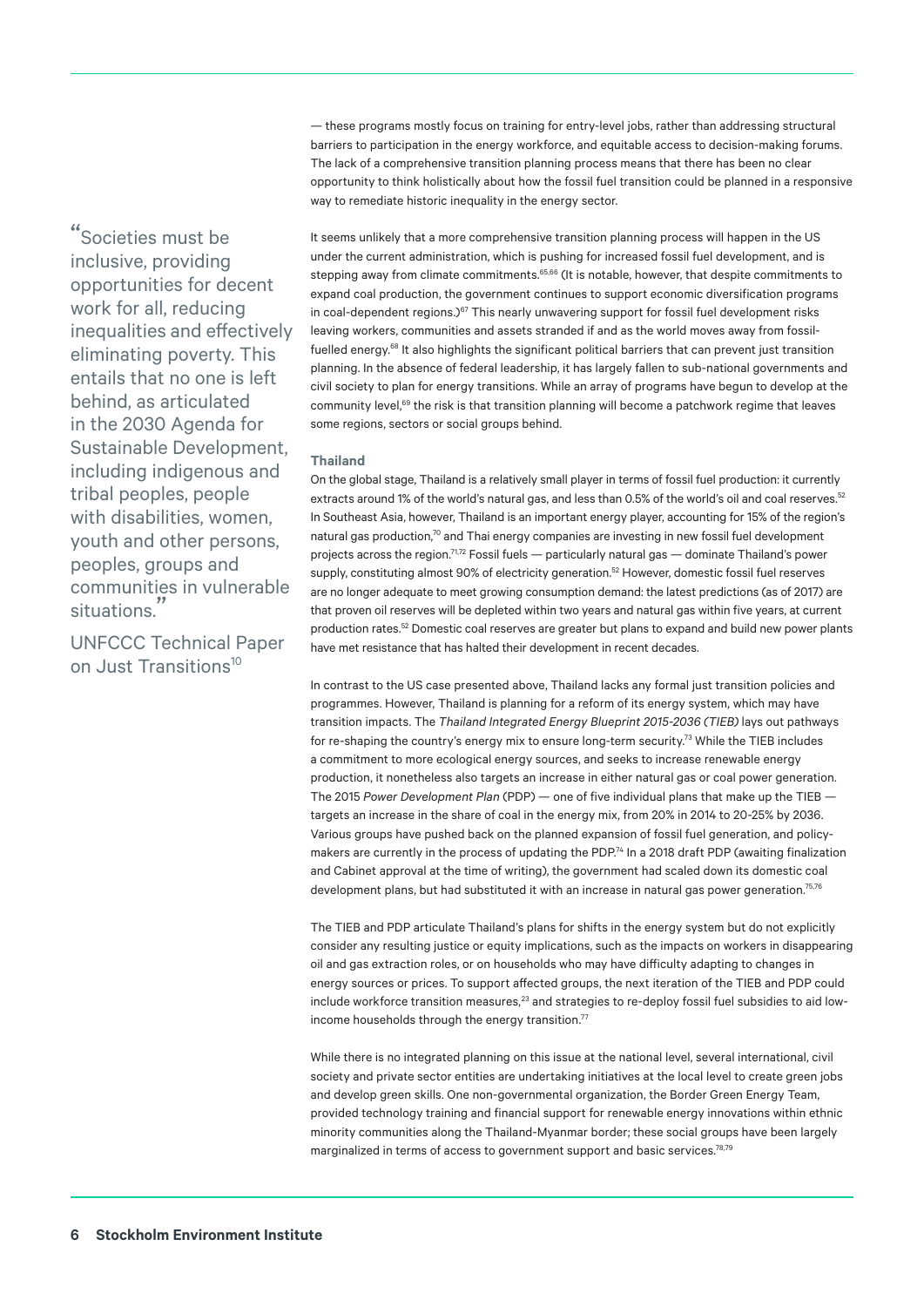Just transition planning could also address existing inequalities within the Thai energy system. For example, future energy plans and their implementation could include gender-responsive measures that address existing imbalances in the energy workforce, where male employment outweighs female employment by an estimated ratio of 3:1,<sup>80</sup> and women tend to be confined to administrative, financial and human resource functions, rather than technical or operational-oriented positions.<sup>81</sup> Moreover, it could provide for more representative leadership in Thailand's energy governance systems. At present, all seven members of the board of directors, and all but three of the 44 executive officers at the Electricity Generating Authority of Thailand (EGAT) are men, and just two of 15 current executives at the Department of Alternative Energy Development and Efficiency (DEDE) are women.<sup>81</sup> Gender is just one dimension of making the energy sector more inclusive; reforms could also address possible inequities concerning race, class, age and ability, for which more data is needed to understand representation in the workforce.

Given that Thailand is expanding its energy development beyond its own borders, a just-transitionfocused TIEB could also take into account transboundary justice concerns.<sup>82</sup> Human rights advocates have been pushing the government to introduce stronger regulation and enforcement to prevent human rights abuses in extraterritorial investments, with outbound energy investments (such as new coal developments) being an area of particular concern.<sup>83</sup> At present, the government has focused on incorporating rights issues into a *National Action Plan on Businesses and Human Rights.*84 To reinforce that this is particularly pertinent for energy investments, a commitment to protect human rights could also be incorporated into national energy plans.

In terms of procedural elements of a just transition, the government has been taking some steps to open up its energy planning process. For example, it committed to re-drafting the PDP after academics and civil society criticized the plan for overestimating reserve margins in order to justify new coal development.<sup>74</sup> In drafting the 2018 PDP, the government held public consultations in key locations, and appears to have taken concerns about new coal plants into account.<sup>75,76</sup> The government is also opening up power production to smaller players through policies that enable them to access the grid. 85,86 This will help decentralize the energy system, which is currently dominated by big industry players like EGAT.

The first signs of a transition in Thailand are emerging, yet there are few indications that plans are being put in place to ensure it is a just and equitable transition. Such a transformation in policy direction would require policy-makers to overcome several barriers, including a lack of coordination between public and private energy institutions, fragmented governance systems, and limited transparency and accountability. These obstacles mean progress is often slow and planned reforms are left unfulfilled; they also inhibit transition planning, as they give powerful interests an opening to resist decarbonization.82,87

It remains to be seen how energy planning will evolve after expected democratic elections in 2019 the first since the military coup of 2014. However, at present, the energy future of Thailand remains contested,<sup>88</sup> and the extent to which a transition might be socially just or equal is unclear at best.

### **Avoiding the unjust transition**

The US and Thailand cases demonstrate that developing energy transition plans that take into account both climate imperatives and social justice concerns is a challenging endeavour. There is no simple recipe for a just and equitable energy transition. There are, however, some principles that might help national and regional governments avoid an unjust transition.

First, governments need to develop long-term energy transition strategies that align with both agreed climate goals, and commitments to improving social equality. For most countries, this means planning to phase out new fossil fuel development, based on the recognition that further development will likely strand workers, communities and assets as more aggressive climate policies take hold.<sup>1,2</sup> Ideally, these long-term transition strategies should align with other national development plans focused on social and economic development (such as green job policies,<sup>89</sup>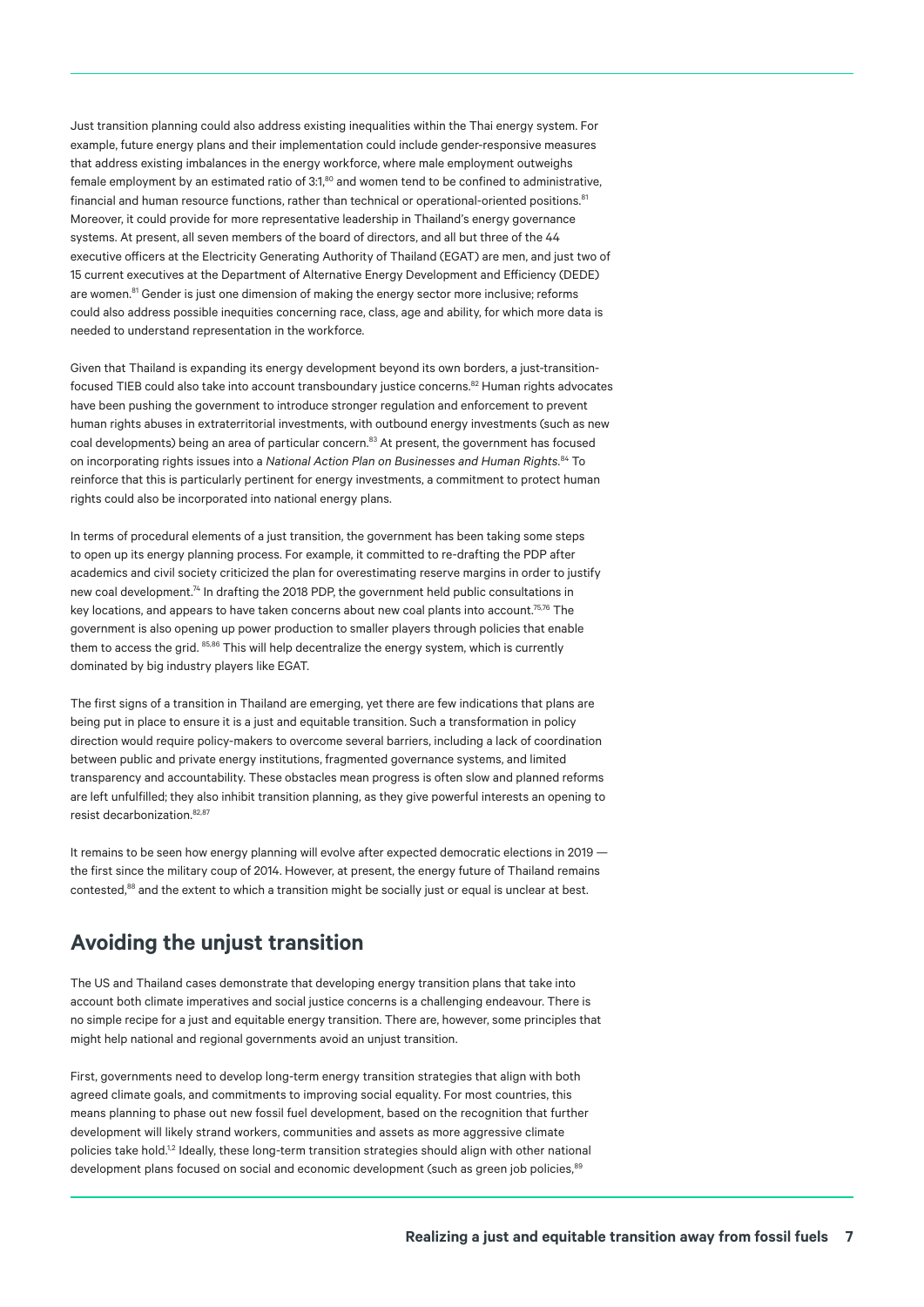and plans for advancing gender equality).<sup>90</sup> Moreover, proactive planning, in a comprehensive way that includes all relevant stakeholders, will help increase the likelihood of an orderly, rather than disruptive, transition.

Second, transition planning should take into account both distributive and procedural justice, and consider those who will be affected throughout the whole energy system.<sup>91,92</sup> In practice, this means transition planning will need to involve more than just those directly affected by industry closure (such as fossil fuel companies and workers). It also will need to include those who will be indirectly affected by changes to their local economy or environment, and those who will be disproportionately affected by shifts in energy costs or provision (such as low-income households). Opening up the energy planning process, and assisting a wider group of affected actors, will obviously involve a more significant investment of time and resources. Governments could support more holistic transition planning by redirecting fossil fuel subsidies, or using revenues generated from resource royalties, permit fees or carbon taxes to fund energy transition efforts.<sup>4,93</sup>

Finally, if the aim is for a just transition, the planning process should be seen as an opportunity to remedy existing injustices in the energy system. This could include addressing issues such as the unequal participation of women and other marginalized groups in the energy workforce and decisionmaking processes, helping households who have struggled with energy access,<sup>94</sup> and improving "sacrifice zones" historically damaged by energy development.51,95 The first step in addressing these problems is to gather information about where inequities exist in the current energy system. This requires collecting good, socio-demographically disaggregated data (that is lacking in most contexts) in order to assess where action is most needed.<sup>96</sup> But data alone will not be sufficient to drive progress — responsive policies and initiatives are also needed. Organizations such as the ILO are leading the charge on creating guidance for developing more holistic transition policies — namely policies that look beyond just keeping industry or workers solvent, to also include social dialogue, social protection, and employment rights as key parts of the transition agenda.<sup>10,23,97</sup>

While this brief has focused on national and regional government policy, we should end with a note of caution about the capacity or willingness of many governments to undertake meaningful transition planning, particularly in cases where the fossil fuel industry holds sway over the policy-making process.49,98 Civil society and businesses may need to lead where government action is lacking. Grassroots transition initiatives are developing worldwide, where communities are taking innovative action to democratize and decarbonize their energy systems.<sup>99,100</sup> Promise for a just transition may lie in these diverse and diffuse local efforts, which can both provide a vision and example of what a more equitable energy future would look like, as well as lay the political groundwork for higher levels of government to take on the types of energy policy changes we've discussed in this brief.

### **Endnotes**

- 1. IPCC (2018). *Global Warming of 1.5°C: An IPCC Special Report on the Impacts of Global Warming of 1.5 °C above Pre-Industrial Levels and Related Global Greenhouse Gas Emission Pathways, in the Context of Strengthening the Global Response to the Threat of Climate Change, Sustainable Development, and Efforts to Eradicate Poverty*. Intergovernmental Panel on Climate Change, Geneva, Switzerland.<http://www.ipcc.ch/report/sr15/>
- 2. McGlade, C. and Ekins, P. (2015). The geographical distribution of fossil fuels unused when limiting global warming to 2°C. *Nature*, 517(7533). 187–90. [DOI:10.1038/nature14016](https://doi.org/10.1038/nature14016)
- 3. Muttitt, G., McKinnon, H., Stockman, L., Kretzmann, S., Scott, A. and Turnbull, D. (2016). *The Sky's Limit: Why the Paris Climate Goals Require a Managed Decline of Fossil Fuel Production*. Oil Change International, Washington, DC. [http://priceofoil.](http://priceofoil.org/2016/09/22/the-skys-limit-report/) [org/2016/09/22/the-skys-limit-report/](http://priceofoil.org/2016/09/22/the-skys-limit-report/)
- 4. OECD (2017). *Investing in Climate, Investing in Growth*. Organisation for Economic Co-operation and Development, Paris, France. [http://www.oecd.org/env/investing-in-climate](http://www.oecd.org/env/investing-in-climate-investing-in-growth-9789264273528-en.htm)[investing-in-growth-9789264273528-en.htm](http://www.oecd.org/env/investing-in-climate-investing-in-growth-9789264273528-en.htm)
- 5. Watts, N., Amann, M., Arnell, N., Ayeb-Karlsson, S., Belesova, K., et al. (2018). The 2018 report of the Lancet countdown on health and climate change: shaping the health of nations for centuries to come. *The Lancet*, 392(10163). 2479-2514. [DOI:10.1016/S0140-](https://doi.org/10.1016/S0140-6736(18)32594-7) [6736\(18\)32594-7](https://doi.org/10.1016/S0140-6736(18)32594-7)
- 6. Mazzochi, T. (1993). A superfund for workers. *Earth Island Journal*, 9(1). 40–41.
- 7. Kohler, B. (1998). Just transition: a labour view of sustainable development. *CEP Journal*, 6(2).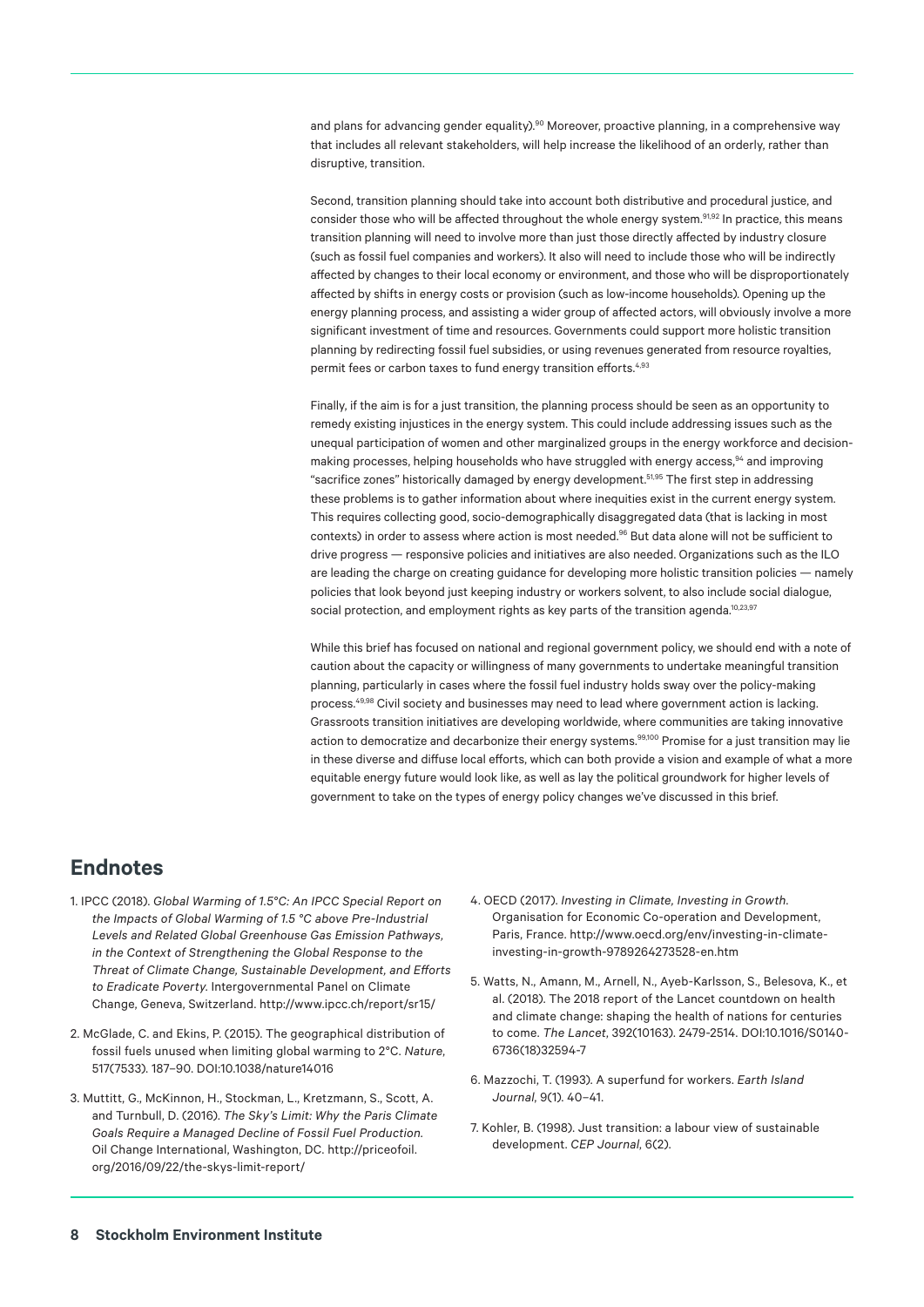- 8. CLC (1999). *Policy on Just Transition for Workers during Environmental Change*. Canadian Labour Congress, Ottawa, Canada.
- 9. Rosemberg, A. (2010). Building a just transition: the linkages between climate change and employment. *International Journal of Labour Research*, 2(2). 125–61. [https://www.ilo.org/wcmsp5/](https://www.ilo.org/wcmsp5/groups/public/---ed_dialogue/---actrav/documents/publication/wcms_153352.pdf) [groups/public/---ed\\_dialogue/---actrav/documents/publication/](https://www.ilo.org/wcmsp5/groups/public/---ed_dialogue/---actrav/documents/publication/wcms_153352.pdf) [wcms\\_153352.pdf](https://www.ilo.org/wcmsp5/groups/public/---ed_dialogue/---actrav/documents/publication/wcms_153352.pdf)
- 10. UNFCCC (2016). *Just Transition of the Workforce, and the Creation of Decent Work and Quality Jobs*. United Nations Framework Convention on Climate Change, Bonn, Germany. [https://unfccc.int/](https://unfccc.int/sites/default/files/resource/Just%20transition.pdf) [sites/default/files/resource/Just%20transition.pdf](https://unfccc.int/sites/default/files/resource/Just%20transition.pdf)
- 11. UNFCCC (2015). *Paris Agreement*. United Nations Framework Convention on Climate Change, Bonn, Germany. [https://unfccc.](https://unfccc.int/files/essential_background/convention/application/pdf/english_paris_agreement.pdf) [int/files/essential\\_background/convention/application/pdf/](https://unfccc.int/files/essential_background/convention/application/pdf/english_paris_agreement.pdf) [english\\_paris\\_agreement.pdf](https://unfccc.int/files/essential_background/convention/application/pdf/english_paris_agreement.pdf)
- 12. Government of Canada (2018). Just Transition Task Force. [https://www.canada.ca/en/environment-climate-change/](https://www.canada.ca/en/environment-climate-change/news/2018/02/just_transition_taskforce.html) [news/2018/02/just\\_transition\\_taskforce.html](https://www.canada.ca/en/environment-climate-change/news/2018/02/just_transition_taskforce.html)
- 13. Wehrmann, B. (2018). Germany's coal exit commission. *Clean Energy Wire*, 6 June. [https://www.cleanenergywire.org/](https://www.cleanenergywire.org/factsheets/germanys-coal-exit-commission) [factsheets/germanys-coal-exit-commission](https://www.cleanenergywire.org/factsheets/germanys-coal-exit-commission)
- 14. MITEGO (2018). *Framework Agreement for a Just Transition of Coal Mining and Sustainable Development of the Mining Regions for the Period 2019-2027*. Ministerio para la Transición Ecológica, Madrid, Spain. [https://www.miteco.gob.es/es/prensa/](https://www.miteco.gob.es/es/prensa/ultimas-noticias/el-gobierno-y-el-sector-de-la-miner%C3%ADa-del-carb%C3%B3n-firman-un-acuerdo-para-la-transici%C3%B3n-justa-y-el-desarrollo-sostenible-de-las-comarcas-mineras/tcm) [ultimas-noticias/el-gobierno-y-el-sector-de-la-miner%C3%ADa](https://www.miteco.gob.es/es/prensa/ultimas-noticias/el-gobierno-y-el-sector-de-la-miner%C3%ADa-del-carb%C3%B3n-firman-un-acuerdo-para-la-transici%C3%B3n-justa-y-el-desarrollo-sostenible-de-las-comarcas-mineras/tcm)[del-carb%C3%B3n-firman-un-acuerdo-para-la-transici%C3%B3n](https://www.miteco.gob.es/es/prensa/ultimas-noticias/el-gobierno-y-el-sector-de-la-miner%C3%ADa-del-carb%C3%B3n-firman-un-acuerdo-para-la-transici%C3%B3n-justa-y-el-desarrollo-sostenible-de-las-comarcas-mineras/tcm)[justa-y-el-desarrollo-sostenible-de-las-comarcas-mineras/](https://www.miteco.gob.es/es/prensa/ultimas-noticias/el-gobierno-y-el-sector-de-la-miner%C3%ADa-del-carb%C3%B3n-firman-un-acuerdo-para-la-transici%C3%B3n-justa-y-el-desarrollo-sostenible-de-las-comarcas-mineras/tcm) [tcm](https://www.miteco.gob.es/es/prensa/ultimas-noticias/el-gobierno-y-el-sector-de-la-miner%C3%ADa-del-carb%C3%B3n-firman-un-acuerdo-para-la-transici%C3%B3n-justa-y-el-desarrollo-sostenible-de-las-comarcas-mineras/tcm):30-483648
- 15. Scottish Government (2018). Leading the way to a low-carbon future: Just Transition Commission to advise on decarbonisation. [https://news.gov.scot/news/leading-the-way-to-a-low-carbon](https://news.gov.scot/news/leading-the-way-to-a-low-carbon-future)[future](https://news.gov.scot/news/leading-the-way-to-a-low-carbon-future)
- 16. MBIE (2018). *Just Transition: Making a Just Transition to a Low Emissions Economy*. Ministry of Business, Innovation and Employment, Wellington, New Zealand. [https://www.mbie.govt.](https://www.mbie.govt.nz/business-and-employment/economic-development/just-transition) [nz/business-and-employment/economic-development/just](https://www.mbie.govt.nz/business-and-employment/economic-development/just-transition)[transition](https://www.mbie.govt.nz/business-and-employment/economic-development/just-transition)
- 17. European Commission (2017). No Region Left Behind: Launch of the Platform for Coal Regions in Transition. [http://europa.eu/](http://europa.eu/rapid/press-release_IP-17-5165_en.htm) [rapid/press-release\\_IP-17-5165\\_en.htm](http://europa.eu/rapid/press-release_IP-17-5165_en.htm)
- 18. IRENA (2013). *Renewable Energy and Jobs*. International Renewable Energy Agency, Abu Dhabi. [https://www.irena.org/-/](https://www.irena.org/-/media/Files/IRENA/Agency/Publication/2013/rejobs.pdf) [media/Files/IRENA/Agency/Publication/2013/rejobs.pdf](https://www.irena.org/-/media/Files/IRENA/Agency/Publication/2013/rejobs.pdf)
- 19. Williams, C. L., Kilanski, K. and Muller, C. (2014). Corporate diversity programs and gender inequality in the oil and gas industry. *Work and Occupations*, 41(4). 440–76. [DOI:10.1177/0730888414539172](https://doi.org/10.1177/0730888414539172)
- 20. Pearl-Martinez, R. and Stephens, J. C. (2016). Toward a gender diverse workforce in the renewable energy transition. *Sustainability: Science, Practice & Policy*, 12(1). 8-15. [DOI:10.1080/](https://doi.org/10.1080/15487733.2016.11908149) [15487733.2016.11908149](https://doi.org/10.1080/15487733.2016.11908149)
- 21. Acha, M. R. (2016). *Gender Equality and Just Transition*. Women's Environment and Development Organization (WEDO), New York, NY. <http://wedo.org/wp-content/uploads/2016/08/gjtransition.pdf>
- 22. Baruah, B. (2017). Renewable inequity? Women's employment in clean energy in industrialized, emerging and developing economies. *Natural Resources Forum*, 41(1). 18–29. [DOI:10.1111/1477-8947.12105](https://doi.org/10.1111/1477-8947.12105)
- 23. ILO (2015). *Guidelines for a Just Transition Towards Environmentally Sustainable Economies and Societies for All*. International Labour Organization, Geneva, Switzerland. [http://](http://www.ilo.org/wcmsp5/groups/public/---ed_emp/---emp_ent/documents/publication/wcms_432859.pdf) [www.ilo.org/wcmsp5/groups/public/---ed\\_emp/---emp\\_ent/](http://www.ilo.org/wcmsp5/groups/public/---ed_emp/---emp_ent/documents/publication/wcms_432859.pdf) [documents/publication/wcms\\_432859.pdf](http://www.ilo.org/wcmsp5/groups/public/---ed_emp/---emp_ent/documents/publication/wcms_432859.pdf)
- 24. ITUC (2017). *Just Transition Where Are We Now and What's next? A Guide to National Policies and International Climate Governance*. International Trade Union Confederation, Brussels, Belgium. [https://www.ituc-csi.org/just-transition-where-are-we](https://www.ituc-csi.org/just-transition-where-are-we-now)[now](https://www.ituc-csi.org/just-transition-where-are-we-now)
- 25. Young, J. (2003). Green-collar workers. *Sierra Magazine*, July. <https://vault.sierraclub.org/sierra/200307/labor.asp>
- 26. ITUC (2008). *A Trade Union Review on Agriculture, Rural Development, Desertification, Drought, Land & Africa*. International Trade Union Confederation, Brussels, Belgium [https://sustainabledevelopment.un.org/content/documents/](https://sustainabledevelopment.un.org/content/documents/tradeunion_6may_dialogue_eng.pdf) [tradeunion\\_6may\\_dialogue\\_eng.pdf](https://sustainabledevelopment.un.org/content/documents/tradeunion_6may_dialogue_eng.pdf)
- 27. ITF (2017). *Managing the Transition to Driverless Road Freight Transport*. International Transport Forum, Paris, France. [https://](https://www.itf-oecd.org/managing-transition-driverless-road-freight-transport) [www.itf-oecd.org/managing-transition-driverless-road-freight](https://www.itf-oecd.org/managing-transition-driverless-road-freight-transport)[transport](https://www.itf-oecd.org/managing-transition-driverless-road-freight-transport)
- 28. Bykhhovskaya, A. (2017). Towards a just transition for inclusive digitalisation. *Institute of Development Studies News & Opinion*, 9 March. [https://www.ids.ac.uk/opinion/towards-a-just](https://www.ids.ac.uk/opinion/towards-a-just-transition-for-inclusive-digitalisation)[transition-for-inclusive-digitalisation](https://www.ids.ac.uk/opinion/towards-a-just-transition-for-inclusive-digitalisation)
- 29. Women's Rights Caucus (2017). Just and Equitable Transitions in the Context of Climate Change. Submission to the United Nations Commission on the Status of Women, CSW 61. [http://](http://apwld.org/wp-content/uploads/2017/04/Just-Transitions-WRC-CSW61.pdf) [apwld.org/wp-content/uploads/2017/04/Just-Transitions-WRC-](http://apwld.org/wp-content/uploads/2017/04/Just-Transitions-WRC-CSW61.pdf)[CSW61.pdf](http://apwld.org/wp-content/uploads/2017/04/Just-Transitions-WRC-CSW61.pdf)
- 30. UN-DESA, UN-Women and UNFCCC (2015). *Implementation of Gender-Responsive Climate Action in the Context of Sustainable Development. Report of the Expert Group Meeting*. United Nations Framework Convention on Climate Change, Bonn, Germany. [https://unfccc.int/files/gender\\_and\\_climate\\_change/](https://unfccc.int/files/gender_and_climate_change/application/pdf/egmreport_bonn_final_25_november_2015.pdf) [application/pdf/egmreport\\_bonn\\_final\\_25\\_november\\_2015.pdf](https://unfccc.int/files/gender_and_climate_change/application/pdf/egmreport_bonn_final_25_november_2015.pdf)
- 31. Government of Alberta (2017). Coal Community Transition Fund. <https://www.alberta.ca/coal-community-transition-fund.aspx>
- 32. Government of Alberta (2017). Support for Workers Affected by Coal Phase Out. [https://www.alberta.ca/support-for-coal](https://www.alberta.ca/support-for-coal-workers.aspx)[workers.aspx](https://www.alberta.ca/support-for-coal-workers.aspx)
- 33. The People's Republic of China (2016). 煤炭工业发展"十三 五"规划 (13th Five-Year Plan for Coal Industry Development). [http://www.ndrc.gov.cn/fzgggz/fzgh/ghwb/gjjgh/201706/](http://www.ndrc.gov.cn/fzgggz/fzgh/ghwb/gjjgh/201706/t20170605_850004.html) [t20170605\\_850004.html](http://www.ndrc.gov.cn/fzgggz/fzgh/ghwb/gjjgh/201706/t20170605_850004.html)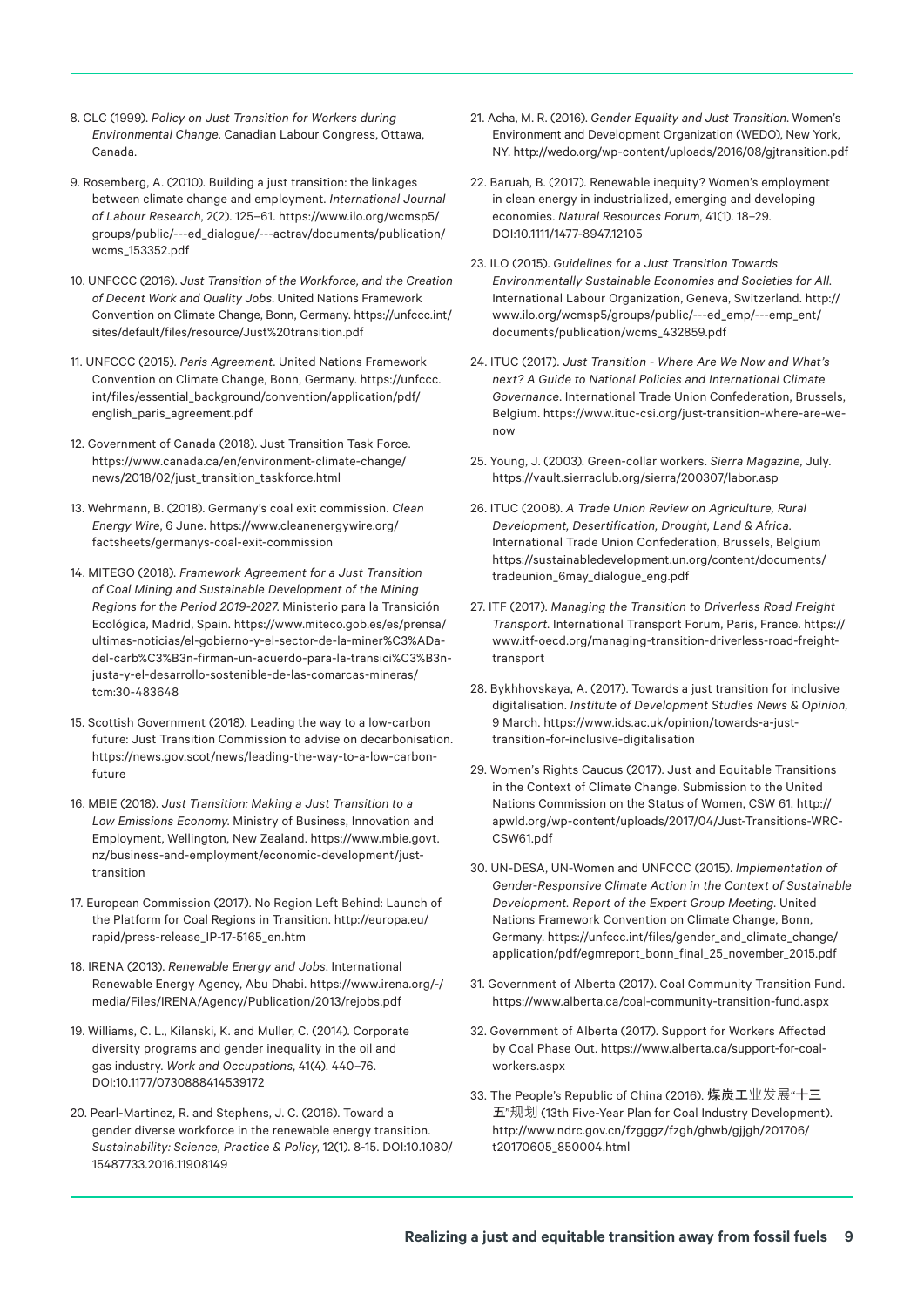- 34. Skills Development Scotland (2016). Transition Training Fund. <https://transitiontrainingfund.co.uk/>
- 35. Spencer, T., Colombier, M., Sartor, O., Garg, A., Tiwari, V., et al. (2018). The 1.5°C target and coal sector transition: at the limits of societal feasibility. *Climate Policy*, 18(3). 335–51. [DOI:10.1080/1](https://doi.org/10.1080/14693062.2017.1386540) [4693062.2017.1386540](https://doi.org/10.1080/14693062.2017.1386540)
- 36. Green, F. (2018). *Transition Policy for Climate Change Mitigation: Who, What, Why and How?* Centre for Climate Economics & Policy, Crawford School of Public Policy, Australian National University, Canberra, Australia. [https://coaltransitions.files.](https://coaltransitions.files.wordpress.com/2018/05/transition-policy-for-climate-change-mitigation-2.pdf) [wordpress.com/2018/05/transition-policy-for-climate-change](https://coaltransitions.files.wordpress.com/2018/05/transition-policy-for-climate-change-mitigation-2.pdf)[mitigation-2.pdf](https://coaltransitions.files.wordpress.com/2018/05/transition-policy-for-climate-change-mitigation-2.pdf)
- 37. Caldecott, B., Sartor, O. and Spencer, T. (2017). *Lessons from Previous 'Coal Transitions'. High-Level Summary for Decision-Makers*. Institute for Sustainable Development and International Relations and Climate Strategies, Paris, France. [https://www.](https://www.iddri.org/en/publications-and-events/report/lessons-previous-coal-transitions) [iddri.org/en/publications-and-events/report/lessons-previous](https://www.iddri.org/en/publications-and-events/report/lessons-previous-coal-transitions)[coal-transitions](https://www.iddri.org/en/publications-and-events/report/lessons-previous-coal-transitions)
- 38. Mertins-Kirkwood, H. (2018). *Making Decarbonization Work for Workers: Policies for a Just Transition to a Zero-Carbon Economy in Canada*. Canadian Centre for Policy Alternatives, Ottawa, Canada. [https://www.policyalternatives.ca/sites/](https://www.policyalternatives.ca/sites/default/files/uploads/publications/National%20Office/2018/01/Making%20Decarbonization%20Work.pdf) [default/files/uploads/publications/National%20Office/2018/01/](https://www.policyalternatives.ca/sites/default/files/uploads/publications/National%20Office/2018/01/Making%20Decarbonization%20Work.pdf) [Making%20Decarbonization%20Work.pdf](https://www.policyalternatives.ca/sites/default/files/uploads/publications/National%20Office/2018/01/Making%20Decarbonization%20Work.pdf)
- 39. Alook, A., Hill, N. and Hussey, I. (2017). Seeking "good jobs" in the oil patch: how gender and race shape experiences of work in Alberta's extractive industries. *CCPA Monitor*, 24(4). 28–32. [https://www.policyalternatives.ca/publications/monitor/seeking-](https://www.policyalternatives.ca/publications/monitor/seeking-%E2%80%9Cgood-jobs%E2%80%9D-oil-patch) [%E2%80%9Cgood-jobs%E2%80%9D-oil-patch](https://www.policyalternatives.ca/publications/monitor/seeking-%E2%80%9Cgood-jobs%E2%80%9D-oil-patch)
- 40. Dorow, S. (2015). Gendering energy extraction in Fort McMurray. In *Alberta Oil and the Decline of Democracy in Canada*. L. Stefanick and M. Shrivastava (eds.). Athabasca University Press, Athabasca, Canada. 275–92. [DOI:10.15215/](https://doi.org/10.15215/aupress/9781771990295.01) [aupress/9781771990295.01](https://doi.org/10.15215/aupress/9781771990295.01)
- 41. Castro, M. C., Krieger, G. R., Balge, M. Z., Tanner, M., Utzinger, J., Whittaker, M. and Singer, B. H. (2016). Examples of coupled human and environmental systems from the extractive industry and hydropower sector interfaces. *Proceedings of the National Academy of Sciences,* 113(51). 14528–35. [DOI:10.1073/](https://doi.org/10.1073/pnas.1605678113) [pnas.1605678113](https://doi.org/10.1073/pnas.1605678113)
- 42. Bennett, K. (2015). Women and economy: complex inequality in a post-industrial landscape. *Gender, Place & Culture,* 22(9). 1287–1304. [DOI:10.1080/0966369X.2014.958066](https://doi.org/10.1080/0966369X.2014.958066)
- 43. Aragón, F. M., Rud, J. P. and Toews, G. (2018). Resource shocks, employment, and gender: evidence from the collapse of the UK coal industry. *Labour Economics*, 52. 54–67. [DOI:10.1016/j.](https://doi.org/10.1016/j.labeco.2018.03.007) [labeco.2018.03.007](https://doi.org/10.1016/j.labeco.2018.03.007)
- 44. Waddington, D., Critcher, C., Dicks, B. and Parry, D. (2001). *Out of the Ashes? The Social Impact of Industrial Contraction and Regeneration on Britain's Mining Communities*. The Stationery Office, Norwich, UK.
- 45. Sovacool, B. K., Heffron, R. J., McCauley, D. and Goldthau, A. (2016). Energy decisions reframed as justice and ethical concerns. *Nature Energy,* 1. 16024. [DOI:10.1038/nenergy.2016.24](https://doi.org/10.1038/nenergy.2016.24)
- 46. Kartha, S., Caney, S., Dubash, N. K. and Muttitt, G. (2018). Whose carbon is burnable? Equity considerations in the allocation of a "right to extract". *Climatic Change*, 150. 117–29. [DOI:10.1007/](https://doi.org/10.1007/s10584-018-2209-z) [s10584-018-2209-z](https://doi.org/10.1007/s10584-018-2209-z)
- 47. Carley, S., Evans, T. P. and Konisky, D. M. (2018). Adaptation, culture, and the energy transition in American coal country. *Energy Research & Social Science*, 37. 133–39. [DOI:10.1016/j.](https://doi.org/10.1016/j.erss.2017.10.007) [erss.2017.10.007](https://doi.org/10.1016/j.erss.2017.10.007)
- 48. Haggerty, J. H., Haggerty, M. N., Roemer, K. and Rose, J. (2018). Planning for the local impacts of coal facility closure: emerging strategies in the U.S. West. *Resources Policy,* 57. 69–80. [DOI:10.1016/j.resourpol.2018.01.010](https://doi.org/10.1016/j.resourpol.2018.01.010)
- 49. Newell, P. and Mulvaney, D. (2013). The political economy of the 'just transition'. *Geographical Journal,* 179(2). 132–140. [DOI:10.1111/geoj.12008](https://doi.org/10.1111/geoj.12008)
- 50. Mertins-Kirkwood, H. (2018). Who deserves a just transition? *Medium*, 13 April. [https://medium.com/just-transitions/mertins](https://medium.com/just-transitions/mertins-kirkwood-778748c14a6a)[kirkwood-778748c14a6a](https://medium.com/just-transitions/mertins-kirkwood-778748c14a6a)
- 51. Hernández, D. (2015). Sacrifice along the energy continuum: A call for energy justice. *Environmental Justice*, 8(4). 151–56. [DOI:10.1089/env.2015.0015](https://doi.org/10.1089/env.2015.0015)
- 52. BP (2018). *BP Statistical Review of World Energy*. BP, London, UK. <http://bp.com/statisticalreview>
- 53. EFI and NASEO (2018). *U.S. Energy and Employment Report*. Energy Futures Initiative and the National Association of State Energy Officials, Washington, DC. <https://www.usenergyjobs.org/report/>
- 54. U.S. EIA (2018). *Annual Energy Outlook 2018*. U.S. Energy Information Administration, Washington, DC. [http://www.eia.gov/](http://www.eia.gov/forecasts/aeo/) [forecasts/aeo/](http://www.eia.gov/forecasts/aeo/)
- 55. U.S. EPA (2015). *Clean Power Plan for Existing Power Plants*. U.S. Environmental Protection Agency, Washington, DC. [https://](https://web.archive.org/web/20160325042337/https://www.epa.gov/cleanpowerplan/clean-power-plan-existing-power-plants) [web.archive.org/web/20160325042337/https://www.epa.gov/](https://web.archive.org/web/20160325042337/https://www.epa.gov/cleanpowerplan/clean-power-plan-existing-power-plants) [cleanpowerplan/clean-power-plan-existing-power-plants](https://web.archive.org/web/20160325042337/https://www.epa.gov/cleanpowerplan/clean-power-plan-existing-power-plants)
- 56. The White House (2016). The United States Mid-Century Strategy for Deep Decarbonization. [https://obamawhitehouse.](https://obamawhitehouse.archives.gov/sites/default/files/docs/mid_century_strategy_report-final.pdf) [archives.gov/sites/default/files/docs/mid\\_century\\_strategy\\_](https://obamawhitehouse.archives.gov/sites/default/files/docs/mid_century_strategy_report-final.pdf) [report-final.pdf](https://obamawhitehouse.archives.gov/sites/default/files/docs/mid_century_strategy_report-final.pdf)
- 57. The White House (2016). Investing in Coal Communities, Workers, and Technology: The POWER+ Plan. [https://obamawhitehouse.](https://obamawhitehouse.archives.gov/sites/default/files/omb/budget/fy2016/assets/fact_sheets/investing-in-coal-communities-workers-and-technology-the-power-plan.pdf) [archives.gov/sites/default/files/omb/budget/fy2016/assets/fact\\_](https://obamawhitehouse.archives.gov/sites/default/files/omb/budget/fy2016/assets/fact_sheets/investing-in-coal-communities-workers-and-technology-the-power-plan.pdf) [sheets/investing-in-coal-communities-workers-and-technology](https://obamawhitehouse.archives.gov/sites/default/files/omb/budget/fy2016/assets/fact_sheets/investing-in-coal-communities-workers-and-technology-the-power-plan.pdf)[the-power-plan.pdf](https://obamawhitehouse.archives.gov/sites/default/files/omb/budget/fy2016/assets/fact_sheets/investing-in-coal-communities-workers-and-technology-the-power-plan.pdf)
- 58. The White House (2016). Fact Sheet: Administration Announces New Economic and Workforce Development Resources for Coal Communities through POWER Initiative. [https://](https://obamawhitehouse.archives.gov/the-press-office/2016/08/24/fact-sheet-administration-announces-new-economic-and-workforce) [obamawhitehouse.archives.gov/the-press-office/2016/08/24/](https://obamawhitehouse.archives.gov/the-press-office/2016/08/24/fact-sheet-administration-announces-new-economic-and-workforce) [fact-sheet-administration-announces-new-economic-and](https://obamawhitehouse.archives.gov/the-press-office/2016/08/24/fact-sheet-administration-announces-new-economic-and-workforce)[workforce](https://obamawhitehouse.archives.gov/the-press-office/2016/08/24/fact-sheet-administration-announces-new-economic-and-workforce)
- 59. Pollin, R. and Callaci, B. (2016). A just transition for U.S. fossil fuel industry workers. *The American Prospect*, 6 July. [http://](http://prospect.org/article/just-transition-us-fossil-fuel-industry-workers) [prospect.org/article/just-transition-us-fossil-fuel-industry](http://prospect.org/article/just-transition-us-fossil-fuel-industry-workers)[workers](http://prospect.org/article/just-transition-us-fossil-fuel-industry-workers)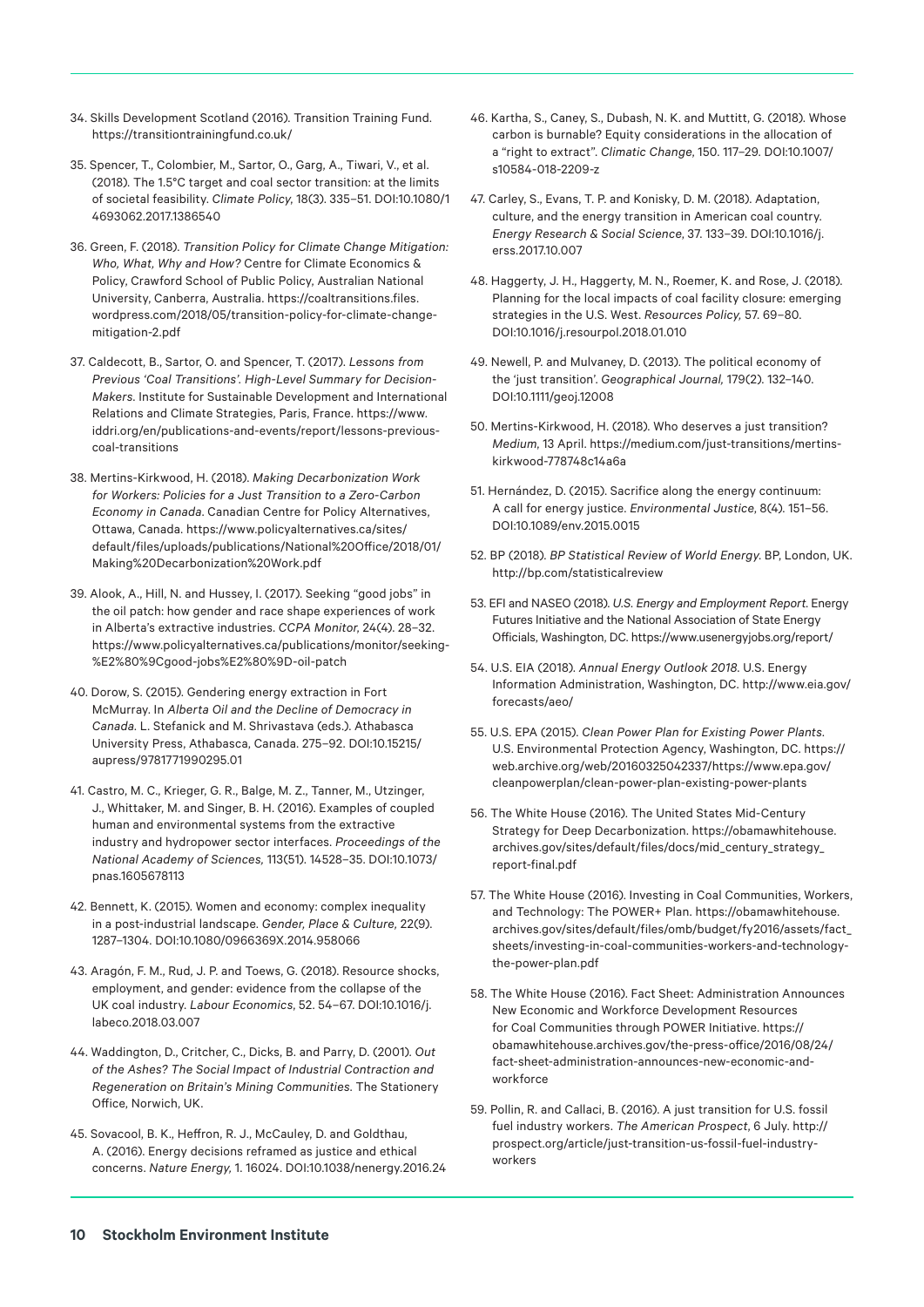- 60. Haerer, D. and Pratson, L. (2015). Employment trends in the U.S. electricity sector, 2008–2012. *Energy Policy,* 82. 85–98. [DOI:10.1016/j.enpol.2015.03.006](https://doi.org/10.1016/j.enpol.2015.03.006)
- 61. Carley, S., Evans, T. P., Graff, M. and Konisky, D. M. (2018). A framework for evaluating geographic disparities in energy transition vulnerability. *Nature Energy*, 3. 621–627. [DOI:10.1038/](https://doi.org/10.1038/s41560-018-0142-z) [s41560-018-0142-z](https://doi.org/10.1038/s41560-018-0142-z)
- 62. EIG (2016). *Distressed Communities Index*. Economic Innovation Group, Washington, DC. [https://eig.org/wp-content/](https://eig.org/wp-content/uploads/2016/02/2016-Distressed-Communities-Index-Report.pdf) [uploads/2016/02/2016-Distressed-Communities-Index-Report.pdf](https://eig.org/wp-content/uploads/2016/02/2016-Distressed-Communities-Index-Report.pdf)
- 63. Eftimie, A., Heller, K. and Strongman, J. (2009). *Gender Dimensions of the Extractive Industries*. The World Bank, Washington, DC. [https://openknowledge.worldbank.org/](https://openknowledge.worldbank.org/handle/10986/18236) [handle/10986/18236](https://openknowledge.worldbank.org/handle/10986/18236)
- 64. NIH (2015). *The Economic Impact of the Environmental Career Worker Training Program*. National Institute of Environmental Health Sciences, Washington, DC. [https://www.niehs.nih.gov/](https://www.niehs.nih.gov/careers/hazmat/wtp_ecwtp_report_508.pdf) [careers/hazmat/wtp\\_ecwtp\\_report\\_508.pdf](https://www.niehs.nih.gov/careers/hazmat/wtp_ecwtp_report_508.pdf)
- 65. The White House (2017). President Donald J. Trump Unleashes America's Energy Potential. [https://www.whitehouse.gov/the](https://www.whitehouse.gov/the-press-office/2017/06/27/president-donald-j-trump-unleashes-americas-energy-potential)[press-office/2017/06/27/president-donald-j-trump-unleashes](https://www.whitehouse.gov/the-press-office/2017/06/27/president-donald-j-trump-unleashes-americas-energy-potential)[americas-energy-potential](https://www.whitehouse.gov/the-press-office/2017/06/27/president-donald-j-trump-unleashes-americas-energy-potential)
- 66. Galik, C. S., DeCarolis, J. F. and Fell, H. (2017). Evaluating the US mid-century strategy for deep decarbonization amidst early century uncertainty. *Climate Policy,* 17(8). 1046–56. [DOI:10.1080/](https://doi.org/10.1080/14693062.2017.1340257) [14693062.2017.1340257](https://doi.org/10.1080/14693062.2017.1340257)
- 67. U.S. EDA (2017). *Assistance to Coal Communities*. U.S. Economic Development Administration <https://www.eda.gov/coal/2017/>
- 68. Burrow, S. (2017). Towards a just transition, with no stranded workers and no stranded communities. *OECD Insights Blog*, 23 May. [http://oecdinsights.org/2017/05/23/climate-towards](http://oecdinsights.org/2017/05/23/climate-towards-a-just-transition-with-no-stranded-workers-and-no-stranded-communities/)[a-just-transition-with-no-stranded-workers-and-no-stranded](http://oecdinsights.org/2017/05/23/climate-towards-a-just-transition-with-no-stranded-workers-and-no-stranded-communities/)[communities/](http://oecdinsights.org/2017/05/23/climate-towards-a-just-transition-with-no-stranded-workers-and-no-stranded-communities/)
- 69. Just Transition Fund (2018). <http://www.justtransitionfund.org/>
- 70. ASEAN Centre for Energy (2017). *The 5th ASEAN Energy Outlook, 2015-2040*. ASEAN Centre for Energy (ACE), Jakarta, Indonesia. [http://www.aseanenergy.org/resources/the-5th](http://www.aseanenergy.org/resources/the-5th-asean-energy-outlook/)[asean-energy-outlook/](http://www.aseanenergy.org/resources/the-5th-asean-energy-outlook/)
- 71. Ariffin, E. (2018). Thai energy companies growing abroad. *The Asean Post*, 11 August. [https://theaseanpost.com/article/thai](https://theaseanpost.com/article/thai-energy-companies-growing-abroad)[energy-companies-growing-abroad](https://theaseanpost.com/article/thai-energy-companies-growing-abroad)
- 72. Setboonsarng, C. and Gloystein, H. (2018). Thai energy companies roll out expansions across Southeast Asia. *Reuters*, 11 April. [https://www.reuters.com/article/us-thailand-energy](https://www.reuters.com/article/us-thailand-energy-companies-analysis/thai-energy-companies-roll-out-expansions-across-southeast-asia-idUSKBN1HI125)[companies-analysis/thai-energy-companies-roll-out-expansions](https://www.reuters.com/article/us-thailand-energy-companies-analysis/thai-energy-companies-roll-out-expansions-across-southeast-asia-idUSKBN1HI125)[across-southeast-asia-idUSKBN1HI125](https://www.reuters.com/article/us-thailand-energy-companies-analysis/thai-energy-companies-roll-out-expansions-across-southeast-asia-idUSKBN1HI125)
- 73. Ministry of Energy (2015). *Thailand Power Development Plan 2015-2036*. Ministry of Energy, Bangkok, Thailand. [http://www.](http://www.eppo.go.th/index.php/en/policy-and-plan/en-tieb/tieb-pdp) [eppo.go.th/index.php/en/policy-and-plan/en-tieb/tieb-pdp](http://www.eppo.go.th/index.php/en/policy-and-plan/en-tieb/tieb-pdp)
- 74. Rujivanarom, P. (2018). Renewable energy should be focus of new power plan: expert. *The Nation*, 25 June. [http://www.](http://www.nationmultimedia.com/detail/national/30348517)

[nationmultimedia.com/detail/national/30348517](http://www.nationmultimedia.com/detail/national/30348517)

- 75. Praiwan, Y. (2018). Power bills set to drop. *Bangkok Post*, 18 December. [https://www.bangkokpost.com/business/](https://www.bangkokpost.com/business/news/1596030/power-bills-set-to-drop) [news/1596030/power-bills-set-to-drop](https://www.bangkokpost.com/business/news/1596030/power-bills-set-to-drop)
- 76. The Nation (2018). Thailand steps away from coal. *The Nation*, 14 December. [http://www.nationmultimedia.com/detail/](http://www.nationmultimedia.com/detail/opinion/30360369) [opinion/30360369](http://www.nationmultimedia.com/detail/opinion/30360369)
- 77. ADB (2015). *Fossil Fuel Subsidies in Thailand: Trends, Impacts, and Reforms*. Asian Development Bank, Manila, Philippines. [https://www.adb.org/publications/fossil-fuel-subsidies-thailand](https://www.adb.org/publications/fossil-fuel-subsidies-thailand-trends-impacts-reforms)[trends-impacts-reforms](https://www.adb.org/publications/fossil-fuel-subsidies-thailand-trends-impacts-reforms)
- 78. Anuchitworawong, C., Leangcharoen, P. and Thampanishvong, K. (2012). *Green Growth and Green Jobs in Thailand: Comparative Analysis, Potentials, Perspectives*. Friedrich EbertStiftung, Bangkok, Thailand. [http://library.fes.de/pdf-files/bueros/](http://library.fes.de/pdf-files/bueros/thailand/09423.pdf) [thailand/09423.pdf](http://library.fes.de/pdf-files/bueros/thailand/09423.pdf)
- 79. ILO (2010). *Skills for Green Jobs in Thailand: Background Country Study*. International Labour Organization, Geneva, Switzerland. [https://www.ilo.org/skills/pubs/WCMS\\_142473/lang-](https://www.ilo.org/skills/pubs/WCMS_142473/lang--en/index.htm) [-en/index.htm](https://www.ilo.org/skills/pubs/WCMS_142473/lang--en/index.htm)
- 80. National Statistical Office (2016). *Labour Force Survey 2016 (Q2) - Employed Persons by Industry for Whole Kingdom by Sex: 2010-2016*. National Statistics Office, Ministry of Information and Communication Technology, Bangkok, Thailand. [http://web.nso.](http://web.nso.go.th/en/survey/lfs/lfs2016_tab_q2.htm) [go.th/en/survey/lfs/lfs2016\\_tab\\_q2.htm](http://web.nso.go.th/en/survey/lfs/lfs2016_tab_q2.htm)
- 81. Resurrección, B. P. and Boyland, M. (2017). *Gender Equality in Renewable Energy in the Lower Mekong: Assessment and Opportunities*. United States Agency for International Development, Washington, DC. [https://www.sei.org/publications/](https://www.sei.org/publications/gender-equality-renewables-mekong/) [gender-equality-renewables-mekong/](https://www.sei.org/publications/gender-equality-renewables-mekong/)
- 82. Middleton, C. (2012). Transborder environmental justice in regional energy trade in mainland South-East Asia. *Austrian Journal of South-East Asian Studies,* 5. 292–315. [https://aseas.](https://aseas.univie.ac.at/index.php/aseas/article/view/435) [univie.ac.at/index.php/aseas/article/view/435](https://aseas.univie.ac.at/index.php/aseas/article/view/435)
- 83. Suk, W. (2018). Reckoning with human rights violations in Thailand's extraterritorial investments. The Diplomat, 17 July. [https://thediplomat.com/2018/07/reckoning-with-human-rights](https://thediplomat.com/2018/07/reckoning-with-human-rights-violations-in-thailands-extraterritorial-investments/)[violations-in-thailands-extraterritorial-investments/](https://thediplomat.com/2018/07/reckoning-with-human-rights-violations-in-thailands-extraterritorial-investments/)
- 84. Ministry of Justice (2018). *Draft Thailand National Action Plan on Business and Human Rights*. Ministry of Justice, Bangkok, Thailand.<https://globalnaps.org/country/thailand/>
- 85. Praiwan, Y. (2018). Power plan makeover to encourage small traders. *Bangkok Post*, 5 July. [https://www.bangkokpost.com/](https://www.bangkokpost.com/business/news/1497566/power-plan-makeover-to-encourage-small-traders) [business/news/1497566/power-plan-makeover-to-encourage](https://www.bangkokpost.com/business/news/1497566/power-plan-makeover-to-encourage-small-traders)[small-traders](https://www.bangkokpost.com/business/news/1497566/power-plan-makeover-to-encourage-small-traders)
- 86. Praiwan, Y. (2018). Transplant a man with a plan. *Bangkok Post*, 24 October. [https://www.bangkokpost.com/business/](https://www.bangkokpost.com/business/news/1563526/transplant-a-man-with-a-plan) [news/1563526/transplant-a-man-with-a-plan](https://www.bangkokpost.com/business/news/1563526/transplant-a-man-with-a-plan)
- 87. Sirasoontorn, P. and Koomsup, P. (2017). *Energy Transition in Thailand: Challenges and Opportunities*. Friedrich-Ebert-